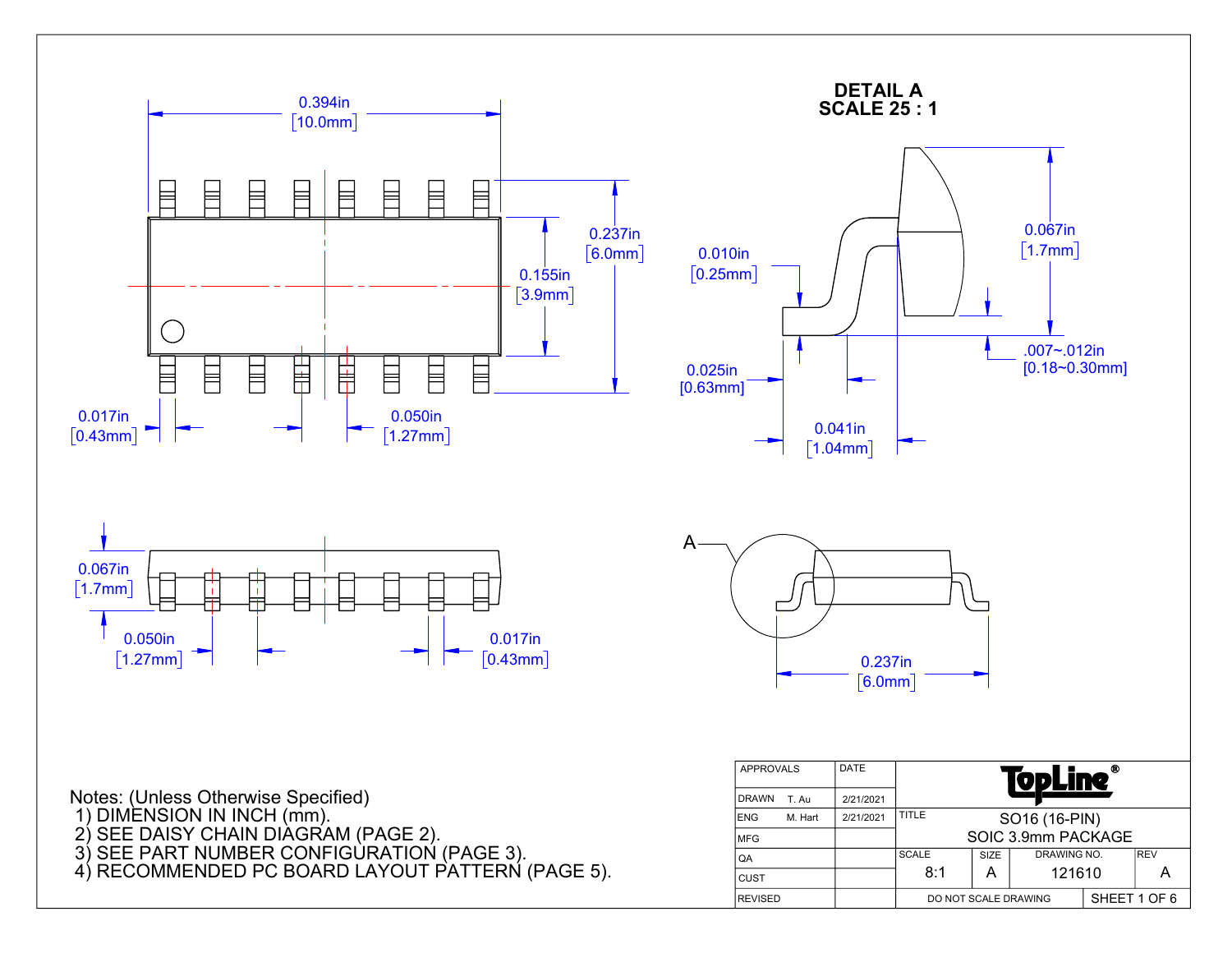

PIN 1

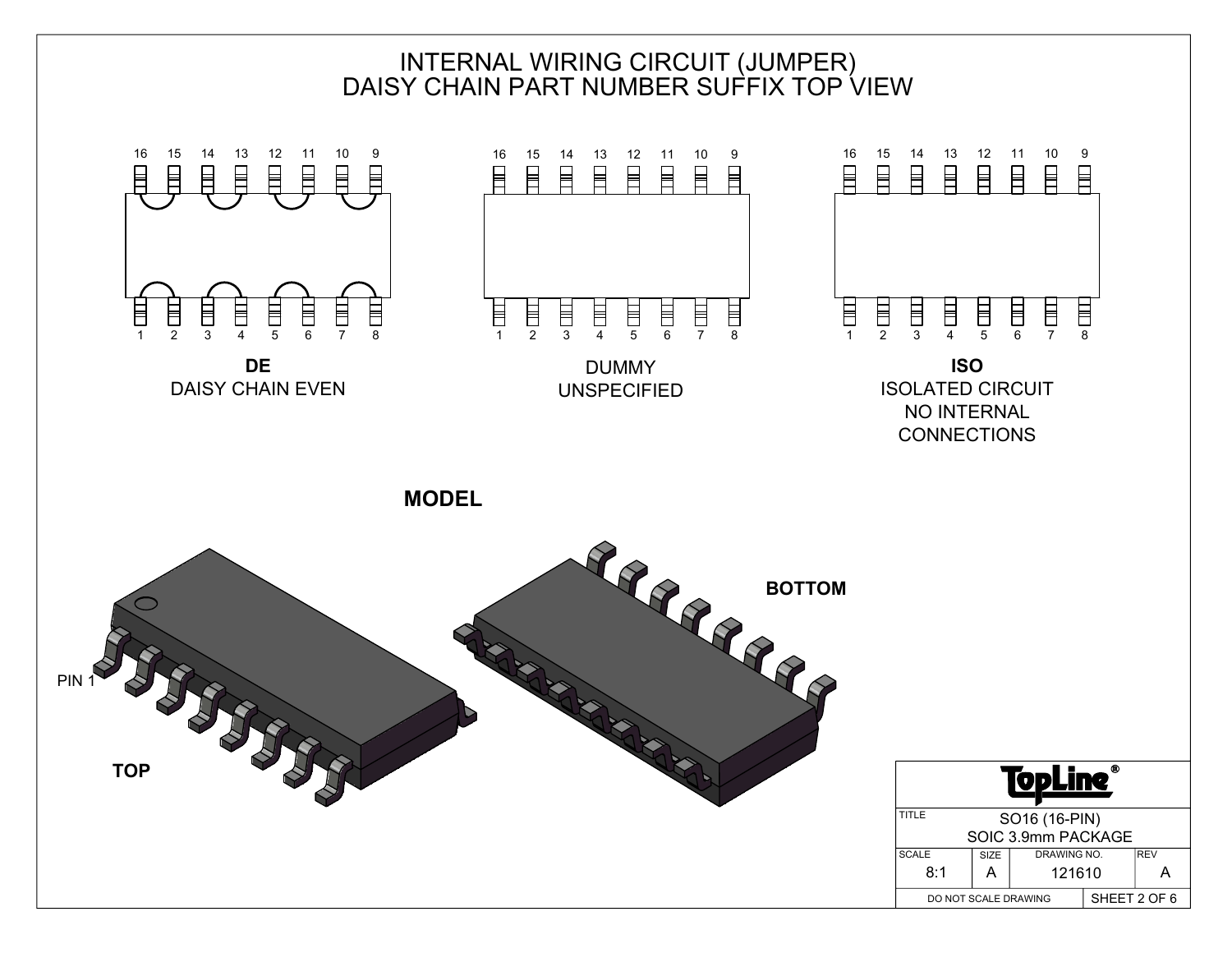| <b>PART NUMBERING SYSTEM</b>                  |                                                                              |                                                                                  |                                                                                  |                            |                                                                                                                                             |
|-----------------------------------------------|------------------------------------------------------------------------------|----------------------------------------------------------------------------------|----------------------------------------------------------------------------------|----------------------------|---------------------------------------------------------------------------------------------------------------------------------------------|
| <b>SO16</b><br><b>STYLE</b><br><b>OUTLINE</b> | E13A<br>$\sim$<br><b>PACKAGING</b>                                           | Τ<br><b>PLATING</b>                                                              | <b>OPTION</b><br><b>CIRCUIT</b>                                                  | $\blacksquare$             | D<br><b>OPTION</b>                                                                                                                          |
| $SO16 = 16$ PIN<br>156mil (3.9mm)             | $E13A = REEL 13-INCH$<br>$E7A = REEL 7-INCH$<br>$E = CUT$ TAPE<br>$M = TUBE$ | $T =$<br>Pb-FREE<br><b>RoHS</b><br><b>LEAD FREE</b><br>Sn100<br><b>MATTE TIN</b> | <b>BLANK = DUMMY</b><br><b>DE = DAISY CHAIN</b><br><b>ISO = ISOLATED CIRCUIT</b> |                            | <b>BLANK - COMMERCIAL GRADE</b><br>D = INTERNAL DUMMY DIE                                                                                   |
| <b>PART NUMBER</b>                            | <b>SHORTED PINS</b>                                                          | <b>PACKAGING</b>                                                                 | <b>RoHS</b><br>Pb-FREE                                                           | <b>MSL</b><br><b>LEVEL</b> |                                                                                                                                             |
| SO16M-T-DE-D                                  | 1~2, 3~4, 5~6, 7~8,<br>$9~10$ , $11~12$ , $13~14$ ,<br>$15 - 16$             | <b>TUBES</b>                                                                     | <b>YES</b>                                                                       | 3                          |                                                                                                                                             |
| SO16E13A-T-DE                                 | 1~2, 3~4, 5~6, 7~8,<br>$9~10, 11~12, 13~14,$<br>15~16                        | <b>REEL</b>                                                                      | <b>YES</b>                                                                       | 3                          |                                                                                                                                             |
| SO16E13A-T-ISO                                | <b>FULLY ISOLATED</b>                                                        | <b>REEL</b>                                                                      | <b>YES</b>                                                                       | 3                          |                                                                                                                                             |
| SO16E13A-T                                    | <b>DUMMY</b>                                                                 | <b>REEL</b>                                                                      | <b>YES</b>                                                                       | 3                          |                                                                                                                                             |
| <b>SO16M-T</b>                                | <b>DUMMY</b>                                                                 | <b>TUBES</b>                                                                     | <b>YES</b>                                                                       | 3                          | <u>TopLine®</u><br><b>TITLE</b><br>SO16 (16-PIN)                                                                                            |
| <b>SO16M</b>                                  | <b>DUMMY</b>                                                                 | <b>TUBES</b>                                                                     | <b>NO</b>                                                                        | 3                          | SOIC 3.9mm PACKAGE<br>DRAWING NO.<br><b>SCALE</b><br>REV<br>SIZE<br><b>NONE</b><br>A<br>121610<br>A<br>SHEET 3 OF 6<br>DO NOT SCALE DRAWING |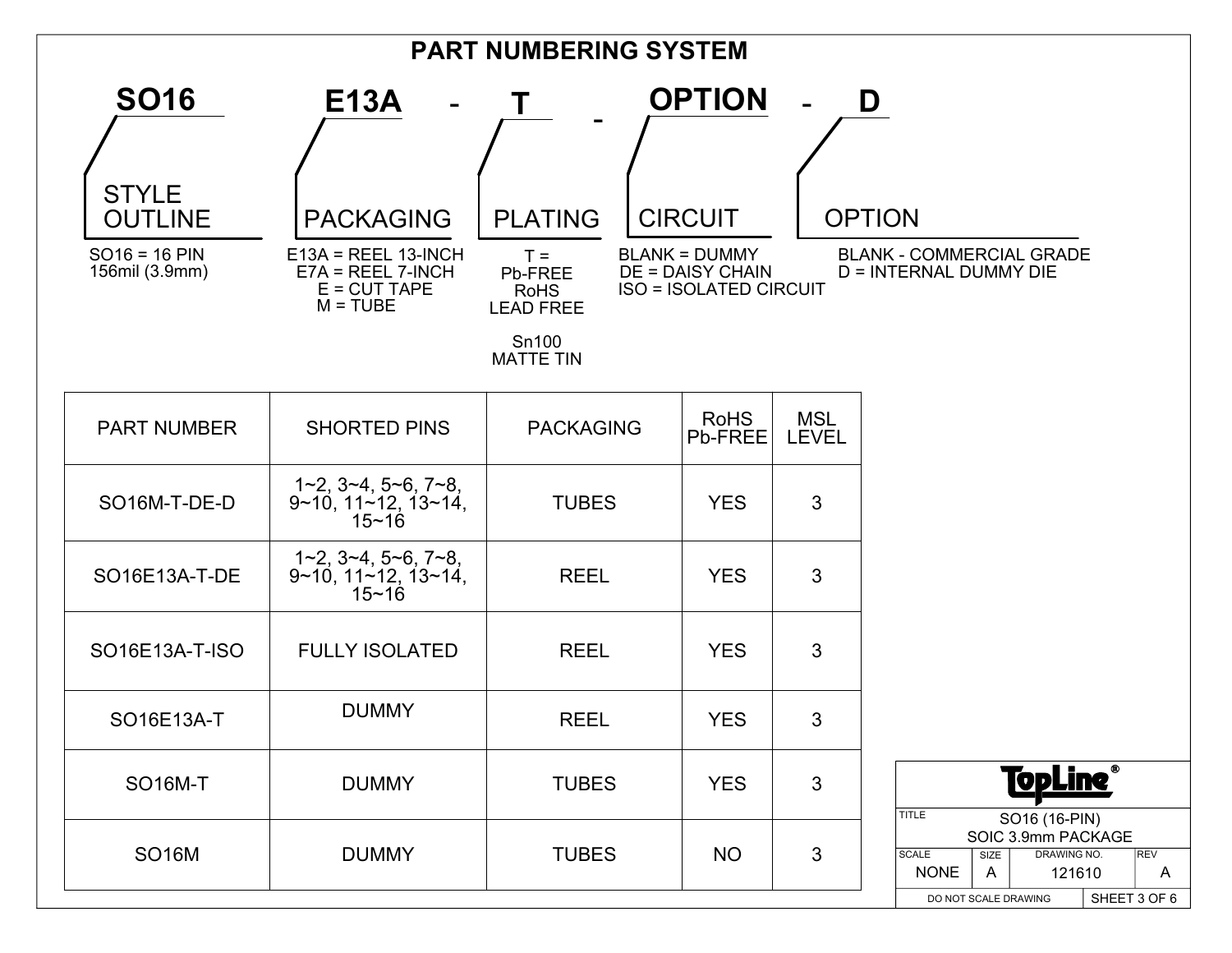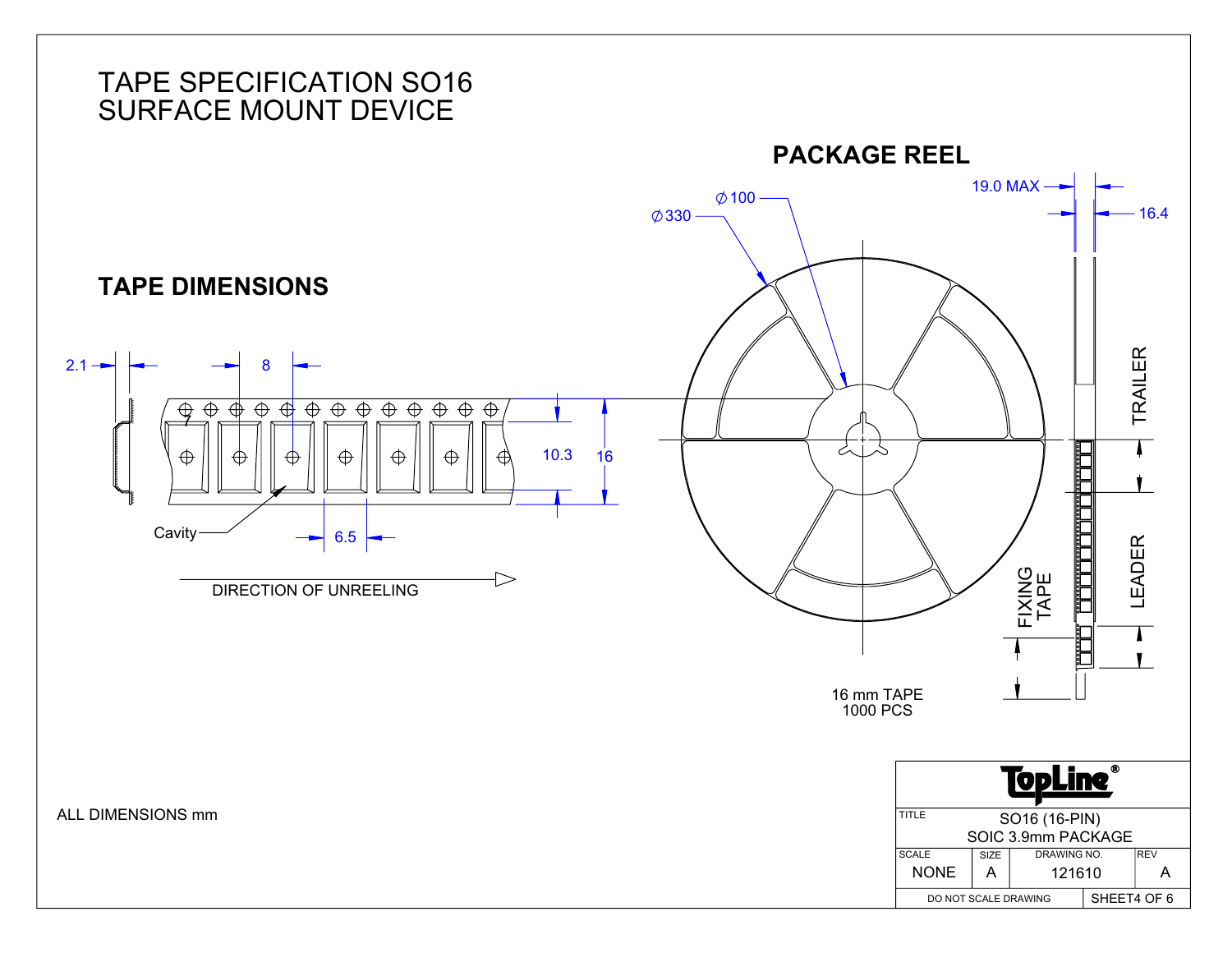